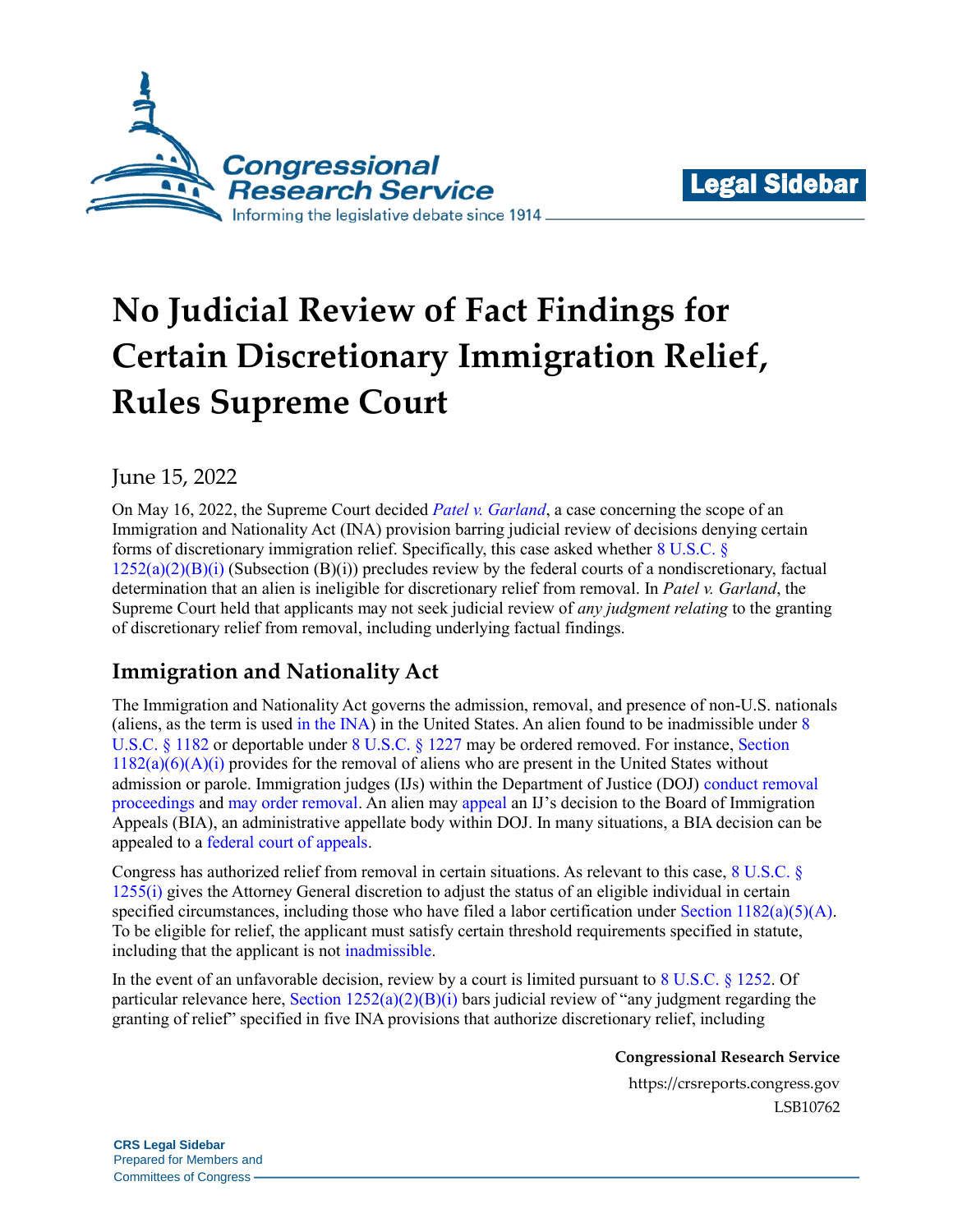adjustment of status under Section 1255. Notwithstanding that provision, Section 1252(a)(2)(D) allows for "review of [constitutional claims or questions of law"](https://www.govinfo.gov/content/pkg/USCODE-2016-title8/pdf/USCODE-2016-title8-chap12-subchapII-partV-sec1252.pdf#page=2) raised in a petition for review of a final removal order filed with "an appropriate court of appeals in accordance with this section."

## *Patel v. Garland*

#### **Factual Background**

Pankajkumar Patel, an Indian national, [entered](https://www.supremecourt.gov/opinions/21pdf/20-979_h3ci.pdf#page=7) the United States unlawfully in 1992. In 2007, after an immigrant visa became immediately available to him, he applied for adjustment of status under Section 1255(i) based on a timely filed application for a labor certification. In December 2008, while his application was pending, he renewed his Georgia driver's license. Patel indicated on the application that he was a U.S. citizen and was issued a new license. Patel's application for adjustment of status was [denied](https://www.supremecourt.gov/opinions/21pdf/20-979_h3ci.pdf#page=7) based on the United States Citizenship and Immigration Services' (USCIS's) finding that he falsely represented U.S. citizenship on his driver's license application, and was thus inadmissible under [8](https://www.govinfo.gov/content/pkg/USCODE-2020-title8/pdf/USCODE-2020-title8-chap12-subchapII-partII-sec1182.pdf#page=8)  U.S.C. §  $1182(a)(6)(C)(ii)$ .

The Department of Homeland Security (DHS) [commenced removal proceedings](https://www.supremecourt.gov/opinions/21pdf/20-979_h3ci.pdf#page=7) against Patel for being present in the United States without admission or parole, in violation of Section  $1182(6)(A)(i)$ . During a removal hearing before an IJ, Patel offered purportedly inconsistent testimony about his false claim of citizenship, insisting that checking the box on the driver's license application declaring U.S. citizenship was a mistake. The IJ did not find his testimony credible, denied his application for adjustment of status, and ordered removal from the United States. The IJ concluded Patel failed to satisfy his burden to show he was not inadmissible for falsely representing himself as a U.S. citizen. The BIA [affirmed](https://www.supremecourt.gov/opinions/21pdf/20-979_h3ci.pdf#page=9) the IJ's decision.

Pate[l appealed](https://media.ca11.uscourts.gov/opinions/pub/files/201710636.pdf) the BIA decision to the U.S. Court of Appeals for the Eleventh Circuit (Eleventh Circuit), arguing that any reasonable judge would have found his testimony credible and that he had made an honest mistake on the form. An Eleventh Circuit panel concluded it [lacked jurisdiction](https://media.ca11.uscourts.gov/opinions/pub/files/201710636.pdf#page=12) unde[r Section](https://www.govinfo.gov/content/pkg/USCODE-2016-title8/pdf/USCODE-2016-title8-chap12-subchapII-partV-sec1252.pdf#page=2)   $1252(a)(2)(B)$  and (D) to review Patel's challenge to the IJ's underlying factual findings. Upon rehearing [en banc,](https://media.ca11.uscourts.gov/opinions/pub/files/201710636.enb.pdf) the Eleventh Circuit agreed. The court concluded that all factual determinations made as part of an application for discretionary relief [fell within the meaning of "judgment"](https://media.ca11.uscourts.gov/opinions/pub/files/201710636.enb.pdf#page=30) and were thus covered by Section  $1252(a)(2)(B)(i)$ 's prohibition on judicial review.

#### **Arguments Presented by the Parties**

On appeal to the Supreme Court, [the government argued](https://www.supremecourt.gov/opinions/21pdf/20-979_h3ci.pdf#page=11) that the petitioner could seek judicial review of his challenge to the agency's factual findings. The government maintained that Subsection (B)(i) bars only review of discretionary determinations by the Attorney General, and does not preclude review of nondiscretionary determinations, that is, determinations of law and fact. Patel advanced a somewhat similar interpretation, [arguing](https://www.supremecourt.gov/opinions/21pdf/20-979_h3ci.pdf#page=12) that Subsection  $(B)(i)$ 's statutory bar does not preclude judicial review of nondiscretionary eligibility decisions. Patel contended that review of the initial statutory eligibility determination, specifically whether he is inadmissible for falsely representing himself to be a U.S. citizen, would be consistent with a two-step approach, under which the Attorney General determines first whether an individual is eligible for adjustment of status, and second whether to grant an adjustment request "in his discretion." Because the government supported Patel's position that Subsection (B)(i) does not bar review of nondiscretionary determinations, the Court [appointed an amicus](https://www.supremecourt.gov/opinions/21pdf/20-979_h3ci.pdf#page=10) to argue in support of the Eleventh Circuit's judgment. The amicu[s argued](https://www.supremecourt.gov/opinions/21pdf/20-979_h3ci.pdf#page=11) that Subsection (B)(i)'s phrase "any judgment regarding the granting of relief under §1255" precludes review of *any* decision relating to the granting or denying of relief, including factual findings for an eligibility determination.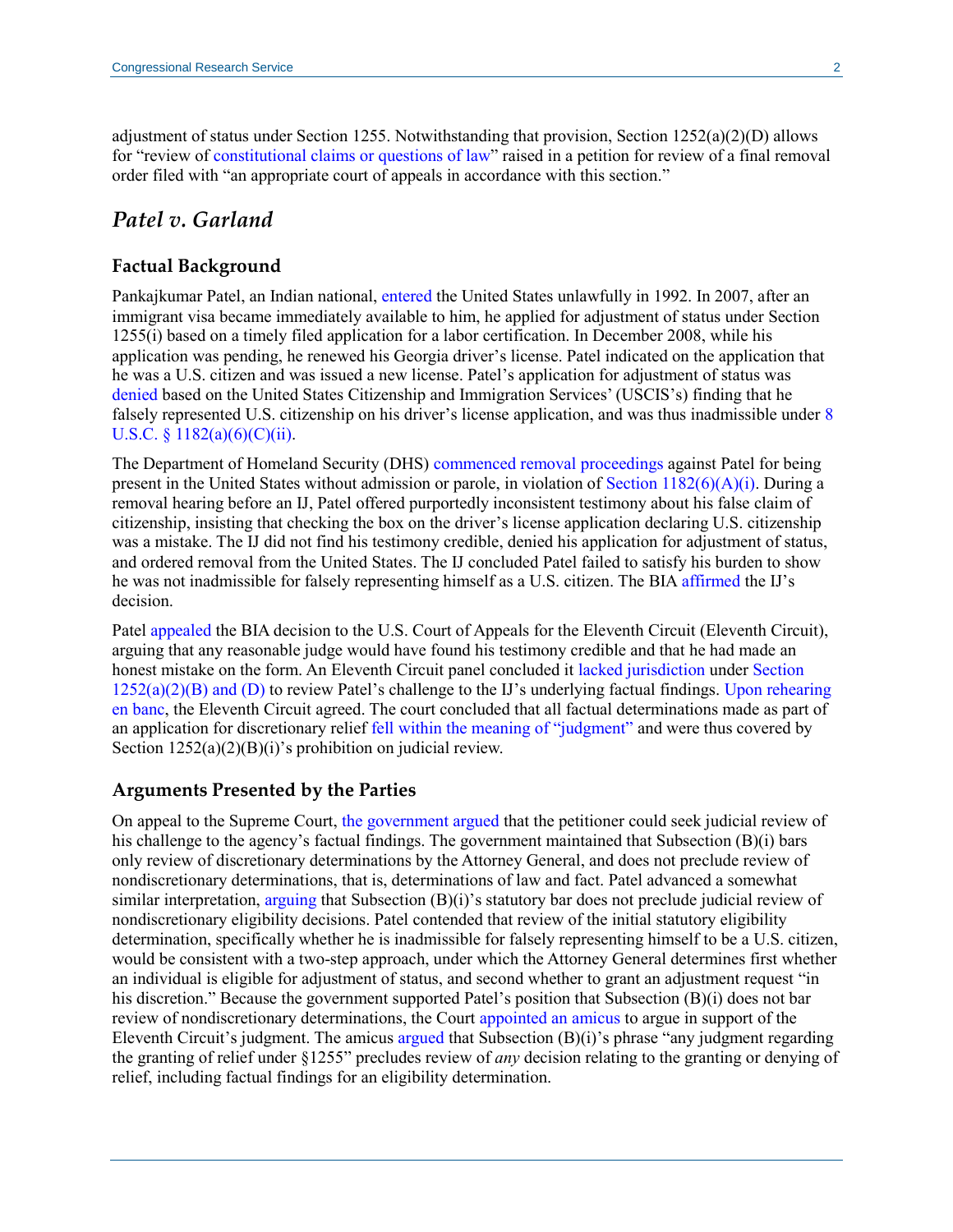#### **The Court's Decision**

The Supreme Court affirmed the Eleventh Circuit's decision. In a 5-4 opinion authored by Justice Barrett and joined by Chief Justice Roberts and Justices Thomas, Alito, and Kavanaugh, the Court [ruled](https://www.supremecourt.gov/opinions/21pdf/20-979_h3ci.pdf#page=5) that Section  $1252(a)(2)(B)(i)$  entirely bars judicial review of the Attorney General's decisions denying discretionary relief from removal, including judicial review of initial eligibility determinations such as factual findings that underlie a denial of relief. The Court based its conclusion on the [text and context](https://www.supremecourt.gov/opinions/21pdf/20-979_h3ci.pdf#page=12) of Subsection (B)(i), and emphasized that the provision prohibits review of *any* judgment *relating* to the granting of relief under Section 1255. The Court explained that "'any' means that the provision applies to judgments ['of whatever kind'](https://www.supremecourt.gov/opinions/21pdf/20-979_h3ci.pdf#page=12) under [Section 1255], not just discretionary judgments or the last-in-time judgment." The Court thus concluded that Subsection (B)(i)'s scope consists of any judgment *relating* to the granting of relief, which ["plainly includes factual findings."](https://www.supremecourt.gov/opinions/21pdf/20-979_h3ci.pdf#page=13) The Court also noted that Section 1252(a)(2)(D) further supports this conclusion because it specificall[y preserves review of constitutional](https://www.supremecourt.gov/opinions/21pdf/20-979_h3ci.pdf#page=13)  [claims and questions of law.](https://www.supremecourt.gov/opinions/21pdf/20-979_h3ci.pdf#page=13) This leaves out, according to the Court, a "major remaining category" of questions of fact. Thus, Subsection (B)(i) bars judicial review of Patel's factual challenge to the denial, leaving Patel without a judicial forum to appeal the BIA's decision.

Justice Gorsuc[h authored a dissent](https://www.supremecourt.gov/opinions/21pdf/20-979_h3ci.pdf#page=22) joined by Justices Breyer, Sotomayor, and Kagan. He [cautioned](https://www.supremecourt.gov/opinions/21pdf/20-979_h3ci.pdf#page=22) that the majority's ruling would have "dire consequences" by removing the availability of judicial review even when a BIA decision is based on a "glaring factual error," thus "promis[ing] that countless future immigrants will be left with [no avenue to correct even more egregious agency errors."](https://www.supremecourt.gov/opinions/21pdf/20-979_h3ci.pdf#page=27) Justice Gorsuch agreed with Patel that the statutory bar [does not preclude judicial review](https://www.supremecourt.gov/opinions/21pdf/20-979_h3ci.pdf#page=28) of initial nondiscretionary eligibility decisions. He would have [allowed](https://www.supremecourt.gov/opinions/21pdf/20-979_h3ci.pdf#page=27) Patel to seek judicial review under another [provision](https://www.govinfo.gov/content/pkg/USCODE-2016-title8/pdf/USCODE-2016-title8-chap12-subchapII-partV-sec1252.pdf#page=4) of Section 1252 that grants federal courts of appeals the power to review "all questions of law and fact, including interpretation and application of constitutional and statutory provisions, arising from any action taken or proceeding brought to remove an alien from the United States." He further noted that another provision in Section 1252 grants a federal court authority [to reject the agency's factual findings](https://www.govinfo.gov/content/pkg/USCODE-2016-title8/pdf/USCODE-2016-title8-chap12-subchapII-partV-sec1252.pdf#page=3) underlying an order of removal if "no 'reasonable adjudicator' could adopt them."

## **Considerations for Congress**

*Patel v. Garland* clarifies that, when seeking certain discretionary forms of relief, including adjustment of status under Section 1255 of the INA, petitioners are unable to seek review of factual findings underlying eligibility determinations conducted at the agency level due to Subsection (B)(i)'s judicial review bar. The Court's decision has implications beyond the reviewability of factual determinations underlying the denial of adjustment under Section 1255. Subsection (B)(i)'s judicial review bar applies to other specified forms of relief:

- [Section 1182\(h\)](https://www.govinfo.gov/content/pkg/USCODE-2020-title8/pdf/USCODE-2020-title8-chap12-subchapII-partII-sec1182.pdf#page=17) (granting discretion to waive certain criminal grounds of [inadmissibility\)](https://crsreports.congress.gov/product/pdf/LSB/LSB10603);
- $\bullet$  [Section 1182\(i\)](https://www.govinfo.gov/content/pkg/USCODE-2020-title8/pdf/USCODE-2020-title8-chap12-subchapII-partII-sec1182.pdf#page=17) (granting discretion to waive a provision that makes an alien inadmissible due to fraud or willful misrepresentation of material fact "in the case of an immigrant who is the spouse, son, or daughter of a United States citizen or of an alien lawfully admitted for permanent residence if . . . the refusal of admission to the United States . . . would result in extreme hardship to the citizen or lawfully resident spouse or parent of such an alien" or, in the case of a [self-petitioner under the Violence Against Women Act,](https://www.uscis.gov/green-card/green-card-eligibility/green-card-for-vawa-self-petitioner) "extreme hardship" to certain family members);
- [Section 1229b](https://www.govinfo.gov/content/pkg/USCODE-2011-title8/pdf/USCODE-2011-title8-chap12-subchapII-partIV-sec1229b.pdf) (allowing for cancellation of removal); and
- [Section 1229c](https://www.govinfo.gov/app/details/USCODE-1997-title8/USCODE-1997-title8-chap12-subchapII-partIV-sec1229c) (allowing for voluntary self-departure in lieu of or at the conclusion of removal proceedings for certain individuals).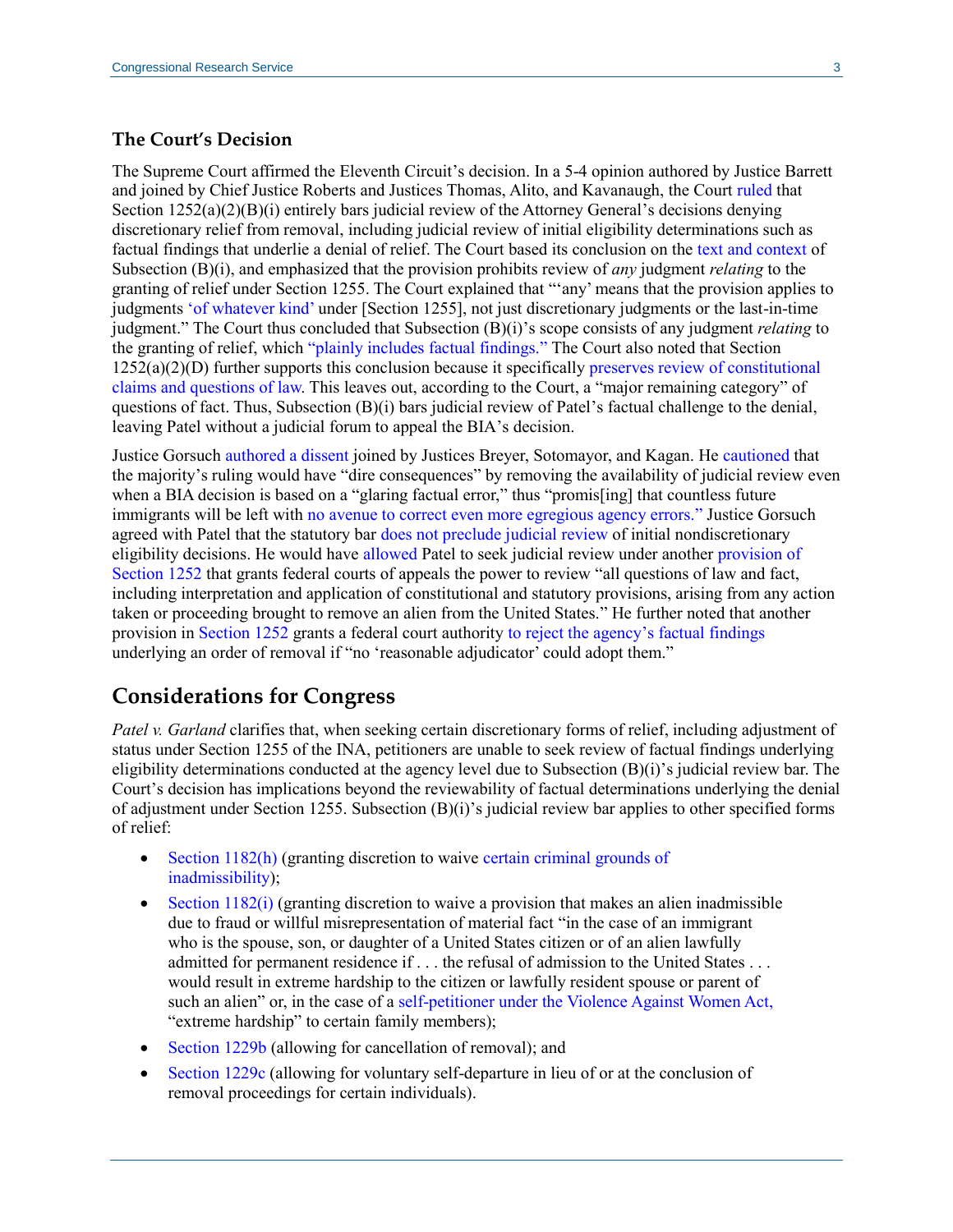Future petitioners for relief from removal under these provisions cannot avail themselves of the courts to correct perceived factual errors upon which the denial of relief was premised. That said, petitioners *can* seek judicial review of a final order of removal where the petitioner raises colorable questions of law or constitutional claims.

Congress could amend the INA to clarify when judicial review is available for nondiscretionary threshold eligibility determinations, including factual findings, for certain forms of immigration relief. If Congress would like to allow for review of statutory eligibility determinations, including factual findings that may underlie eligibility, it could amend the INA to clarify the scope of Subsection (B)(i). For instance, Congress could amend Section  $1252(a)(2)(D)$  to allow review of questions of fact by "an appropriate" court of appeals in accordance with this section," in addition to constitutional claims or questions of law. Congress could also amend Subsection (B)(i) to address the scope of the language "any judgment regarding the granting of relief under . . . Section 1255." Alternatively, Congress may seek to further limit judicial review of discretionary forms of relief. For instance, Congress could amend the INA to preclude judicial review of constitutional claims and questions of law, thereby leaving review by the BIA as the final opportunity to appeal an unfavorable decision.

## **Author Information**

Kelsey Y. Santamaria Legislative Attorney